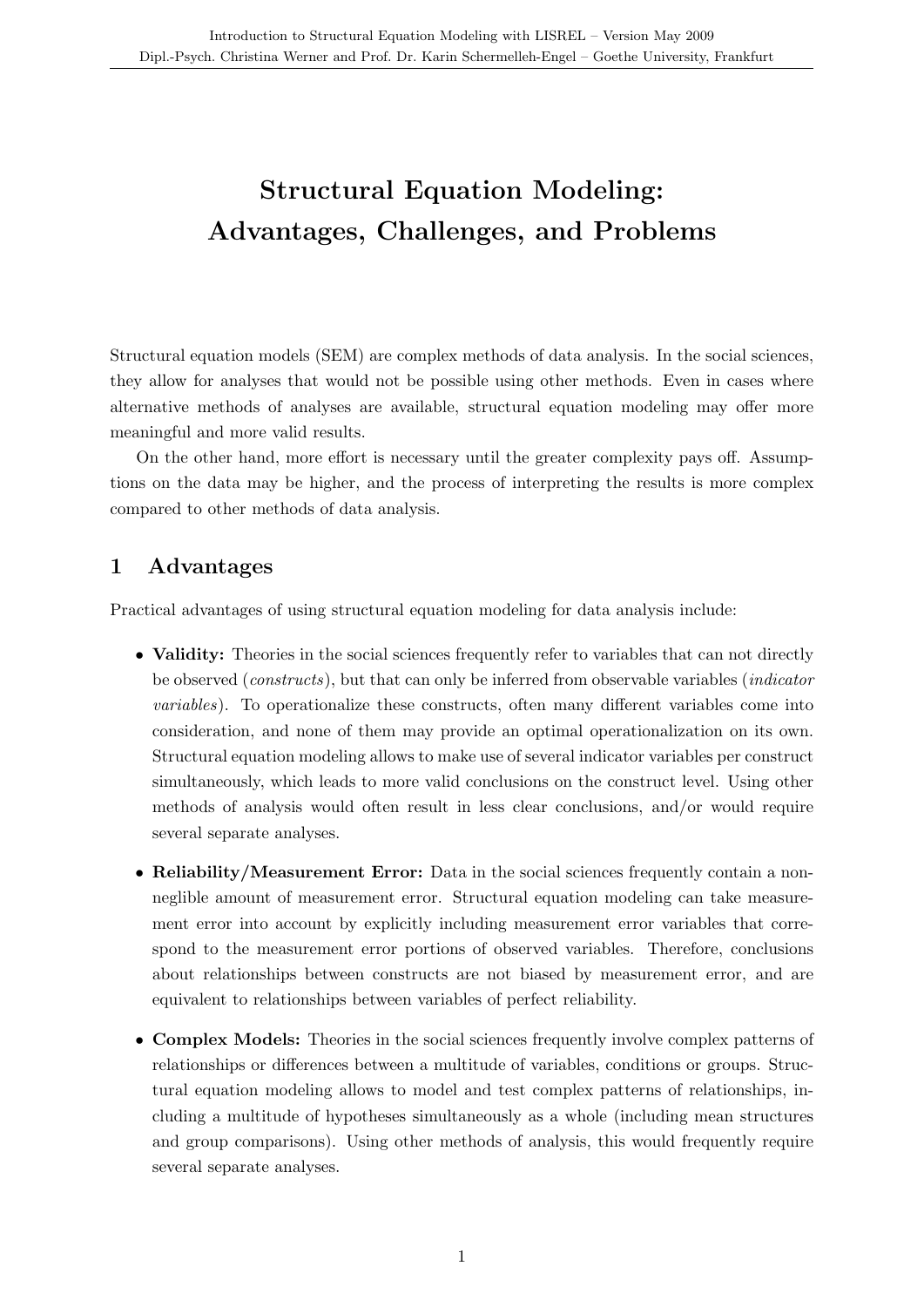- Confirmatory Approach: For hypotheses testing, simple statistical procedures usually provide tests on the basis of explained variance in single criterion variables. This is inappropriate for evaluating complex models containing a multitude of variables and relationships. In contrast, structural equation modeling allows to test complex models for their compatibility with the data in their entirety, and allows to test specific assumptions about parameters (e. g., that they equal zero, or that they are identical to each other) for their compatibility with the data. In doing so, the variances and covariances of all the observed variables are factored in systematically: The empirical relationships between all observed variables (empirical covariance matrix) are compared to the relationships implied by the structure of the theoretical model (model-implied covariance matrix). This allows for:
	- Global assessment: The model fits the data well or not so well.
	- Local assessment: The model is or is not able to correctly reproduce relationships between particular variables. This can point to specific areas/parts where the model may be deficient.
	- Exploratory suggestions for potential model improvements (modification indices): These suggestions can then be evaluated for interpretability and compatibility with an underlying theory.

### 2 Challenges and Potential Problems

The complexity of structural equation modeling comes with statistical and interpretational challenges and potential problems:

• Model Identification/Parameter Identification: In structural equation models, a multitude of parameters (path coefficients, factor loadings, variances, etc.) corresponding to various hypotheses are estimated simultaneously (so that the empirical relationships between the observed variables can be reproduced by the model as good as possible). This only works if the empirical data provide enough information to estimate all these parameters.

Most often, structural equation modeling is not based on raw data as input information, but on the empirical covariances of all indicator variables. Therefore, it is not possible to estimate more model parameters than there are (distinct) entries in the empirical covariance matrix. Given k indicator variables, a maximum of  $k(k+1)/2$  parameters can be estimated (then, the model would be just identified). Hypotheses testing is only possible as long as there are less parameters to be estimated than there are distinct empirical covariances, i.e. less than  $k(k+1)/2$  (the model would then be *overidentified*).

This global condition for model identification is necessary, but not sufficient. It can happen that, despite a satisfied global condition, certain parts of the model are not identified (e. g., when empirical relationships between variables are particularly weak). Possible remedies or workarounds include reformulating the model, incorporating additional variables, or testing identified model parts separately.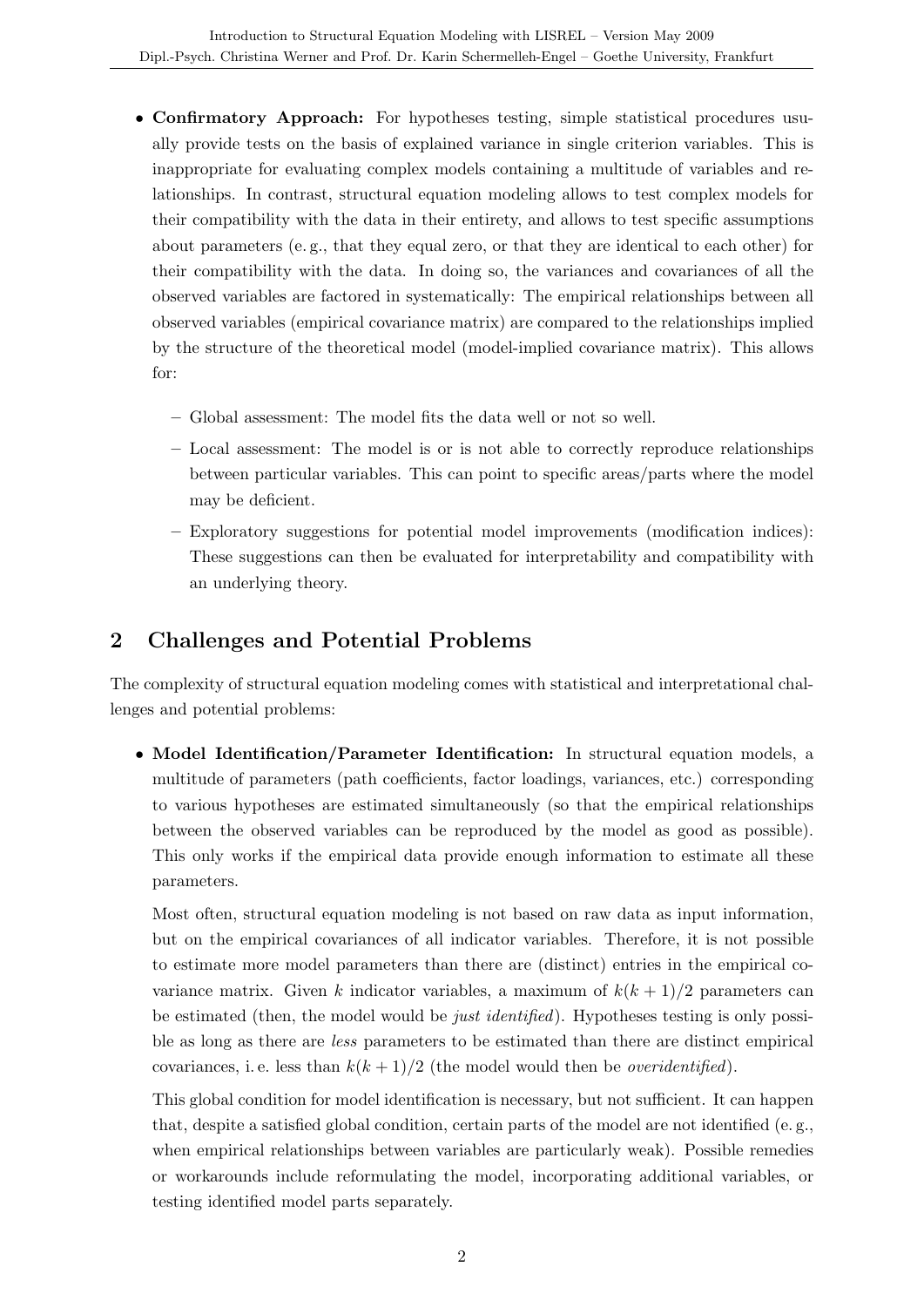- Estimation Methods and Estimation Problems: Simultaneously including a multitude of relationships is computationally intensive and is being done by iterative algorithms, i. e. by trying to gradually approach an optimal solution (in terms of reproducing the empirical relationships). This can lead to estimation problems:
	- 1. The algorithm may not converge, i. e. no optimal solution can be found.
	- 2. The algorithm may converge and result in a supposedly optimal solution, but the parameter estimates do not make sense (so-called Heywood cases). For example, negative estimates of variances may occur, despite the fact that empirical variances can not be negative.

This tends to happen mostly in situations where assuptions of the respective method of estimation are violated (see below), and/or in cases where the model analyzed is based on wrong assumptions or hypotheses (misspecified model). Possible remedies or workarounds include the use of a different estimation method (e. g., one with less strict assumptions), simplifying the model, separate analyses of parts of the model, and/or a larger sample size.

- Assumptions—Sample Size and Distributions: Most often, parameter estimation in structural equation models is done by maximum likelihood, which is based on certain assumptions:
	- 1. Multivariate normal distribution of the indicator variables
	- 2. Large sample size

In practice, data are rarely ever multivariate normal, and often they are univariate nonnormal already. In addition, especially in psychology, samples frequently consist of a few hundred cases at best, while the mathematical foundation of maximum likelihood estimation is based on asymptotically large sample sizes (going to infinity).

In particular, combining small sample sizes, nonnormal data, and weak empirical relationships between variables can lead to estimation problems and unreliable results. Potential remedies include certain correction factors (e. g., for standard error estimates in cases of nonnormal data), or the use of a different estimation method (e. g. Unweighted Least Squares; explained in more detail on the handout on estimation methods and distributional assumptions, "Parameter-Schätzmethoden und Verteilungsvoraussetzungen" [sorry, presently in German only]).

- Interpretation of Results: Properly assessing the quality of a structural equation model is usually not the matter of a single test of significance or a single measure of explained variance, but regularly comprises several steps and several coefficients or tests.
	- 1. Examining the parameter estimates for plausibility (to rule out Heywood cases which would call any further interpretation into question)
	- 2. Assessing the global "model fit", i. e. the global match between the empirical covariance matrix of all indicator variables, and the covariance matrix reproduced by the model: For this purpose, there is a  $\chi^2$  test for significant differences between model and data, and a multitude of descriptive goodness-of-fit indices as measures of either